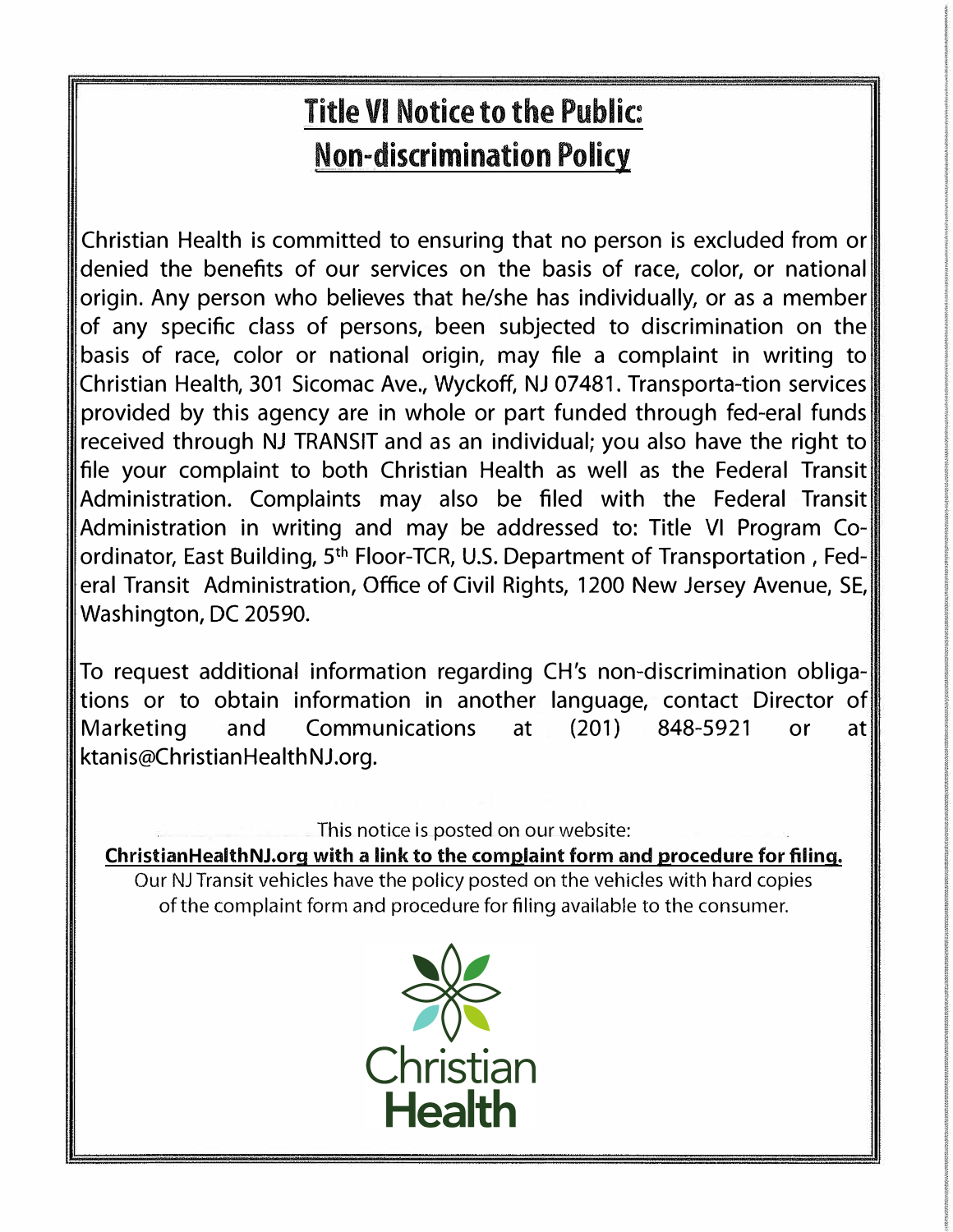## **Title VI Complaint Procedure**

Any person who believes she or he has been discriminated against on the basis of race, color, or national origin by Christian Health may file a Title VI complaint by completing and submitting the agency's Title VI Complaint form.

A copy of the Title VI Complaint Procedure and Complaint Form will be provided to all prospective clients as part of the intake interview packet. Clients and/or Sponsors are also provided with the name, title and phone number of the Center's Risk Manager and the CH "Courtesy Line" phone number.

Christian Health investigates complaints received no more than 180 days after the alleged incident. The Authority will process complaints that are complete.

Once the complaint is received, the Authority will review it to determine if our office has jurisdiction. The complainant will receive an acknowledgment letter informing her/him whether the complaint will be investigated by our office.

The Authority has 15 days to investigate the complaint. If more information is needed to resolve the case the Authority may contact the complainant. The complainant has 10 business days from the date of the letter to send requested information to the investigator assigned to the case. If the investigator is not contacted by the complainant or does not receive the additional information within 10 business days, the Authority can administratively close the case. A case can be administratively closed also if the complainant no longer wishes to pursue their case.

After the investigator reviews the complaint, she/he will issue one of two letters to the complainant: a closure letter or a letter of finding (LOF). A closure letter summarizes the allegations and states that there was not a Title VI violation and that the case will be closed. A LOF summarizes the allegations and the interviews regarding the alleged incident, and explains whether any disciplinary action, additional training of the staff member or other action will occur. If the complainant wishes to appeal the decision, she/he has 15 days after the date of the letter or the LOF to do so.

A person may also file a complaint directly with the Federal Transit Administration, at FTA Office of Civil Rights, 1200 New Jersey Avenue SE, Washington D.C. 20590.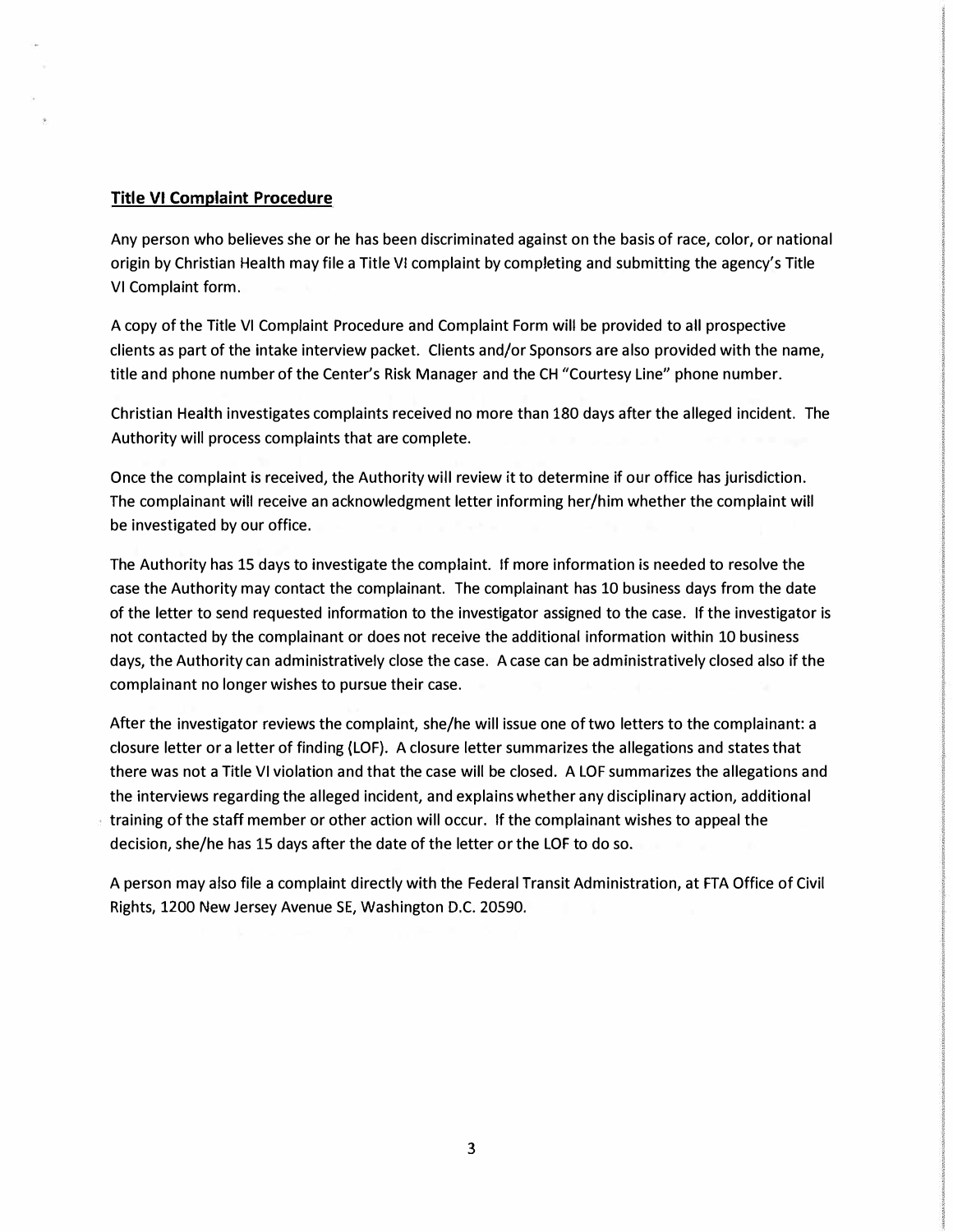## **Title VI Complaint Form**

k,

 $\mathcal{L}_{\text{eff}}$ 

Note: The following information is needed to assist in processing your complaint.

| Complainant's information:<br>А.                                                        |  |  |
|-----------------------------------------------------------------------------------------|--|--|
|                                                                                         |  |  |
|                                                                                         |  |  |
|                                                                                         |  |  |
|                                                                                         |  |  |
|                                                                                         |  |  |
| Accessible Format Requirements? (Select One or More)                                    |  |  |
| Large Print<br>$\circ$<br><b>TDD</b><br>Ō<br><b>Audio Tape</b><br>o<br>Other<br>$\circ$ |  |  |
| Person discriminated against (if someone other than complainant):<br>В.                 |  |  |
|                                                                                         |  |  |
|                                                                                         |  |  |
|                                                                                         |  |  |
|                                                                                         |  |  |
|                                                                                         |  |  |
|                                                                                         |  |  |
| CHCC:                                                                                   |  |  |
| Resident<br>O<br>Client<br>O<br>Patient<br>Ō<br>Consumer<br>$\circ$<br>Other<br>Ō       |  |  |
| Relationship to the person for whom you are complaining: _______________________        |  |  |

Please explain why you have filed for a third party: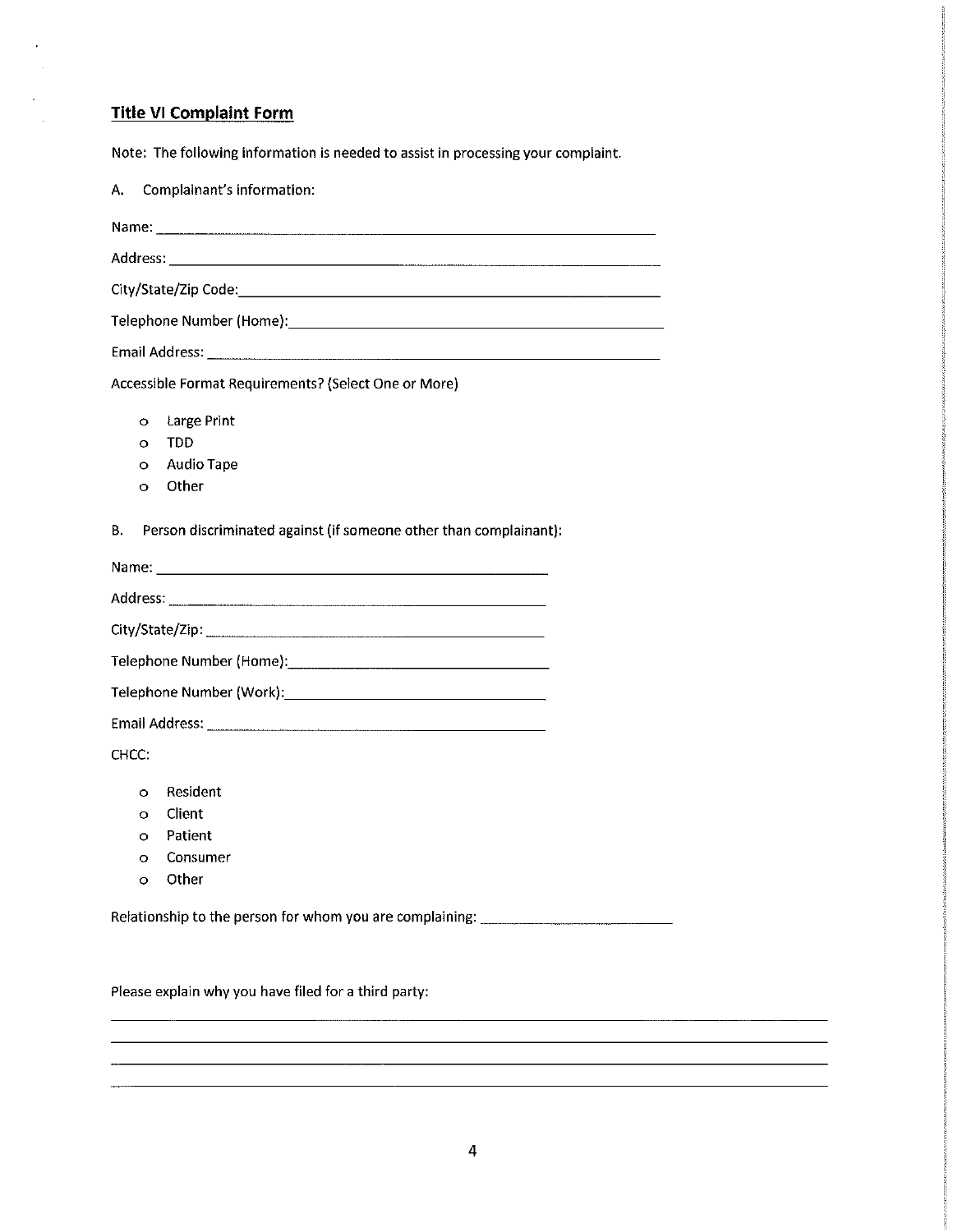Please confirm that you have obtained the permission of the aggrieved party if you are filing on behalf of a third party.

Yes  $\circ$ 

No  $\circ$ 

C. Which of the following best describes the reason you believe the discrimination took place?

| Race                                                                                                            | Color                                                      | National Origin |  |
|-----------------------------------------------------------------------------------------------------------------|------------------------------------------------------------|-----------------|--|
| Other:                                                                                                          |                                                            |                 |  |
|                                                                                                                 |                                                            |                 |  |
| D.                                                                                                              | On what date(s) did the alleged discrimination take place? | $\cdot$         |  |
|                                                                                                                 |                                                            |                 |  |
|                                                                                                                 |                                                            |                 |  |
|                                                                                                                 |                                                            |                 |  |
|                                                                                                                 |                                                            |                 |  |
|                                                                                                                 |                                                            |                 |  |
| Other:                                                                                                          |                                                            |                 |  |
| the contract of the contract of the contract of the contract of the contract of the contract of the contract of |                                                            |                 |  |
|                                                                                                                 |                                                            |                 |  |
|                                                                                                                 |                                                            |                 |  |

E. Please describe the alleged discrimination. Explain what happened and whom you believe was responsible. Describe all persons who were involved. Include the name and contact information of the person(s) who discriminated against you (if known) as well as names and contact information of any witnesses. If additional space is needed, add a sheet of paper.